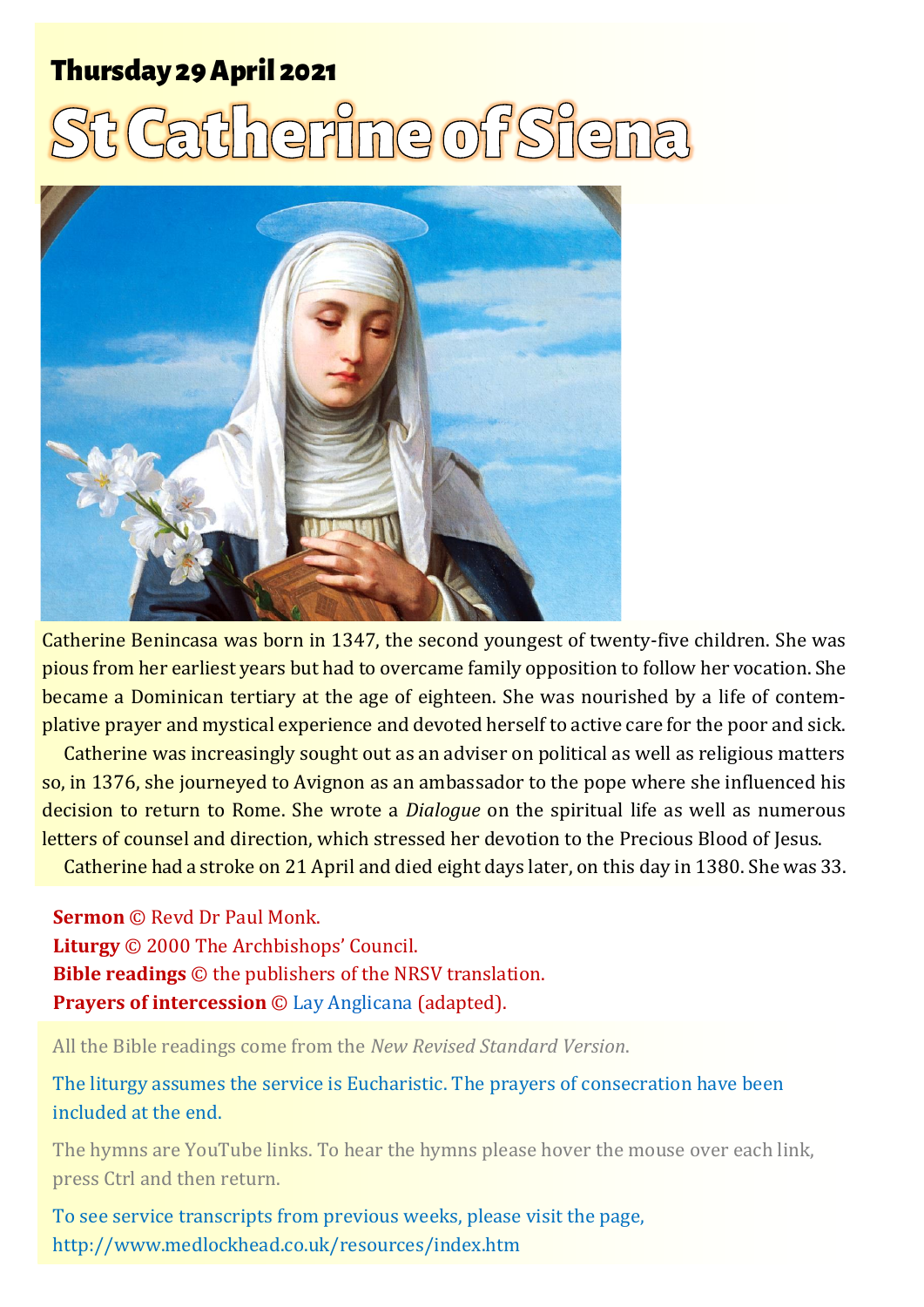### **Introduction and welcome**

HYMN 1 **[At the name of Jesus](https://www.youtube.com/watch?v=Mz6xfmRC8KA)** (please click on this link to hear the hymn)

# **The Welcome**

In the name of the Father, and of the Son, and of the Holy Spirit

All **Amen.**

The Lord be with you

All **And also with you.**

# **The Preparation**

All **Almighty God,**

**to whom all hearts are open, all desires known, and from whom no secrets are hidden: cleanse the thoughts of our hearts by the inspiration of your Holy Spirit, that we may perfectly love you, and worthily magnify your holy name; through Christ our Lord. Amen.**

Our Lord Jesus Christ said:

The first commandment is this: 'Hear, O Israel, the Lord our God is the only Lord. You shall love the Lord your God with all your heart, with all your soul, with all your mind, and with all your strength.'

And the second is this: 'Love your neighbour as yourself.' There is no other commandment greater than these. On these two commandments hang all the law and the prophets.

#### All **Amen. Lord, have mercy.**

Christ calls us to share the heavenly banquet of his love with all the saints in earth and heaven. Therefore, knowing our unworthiness and sin, let us confess our sins in penitence and faith, firmly resolved to keep God's commandments and to live in love and peace with all.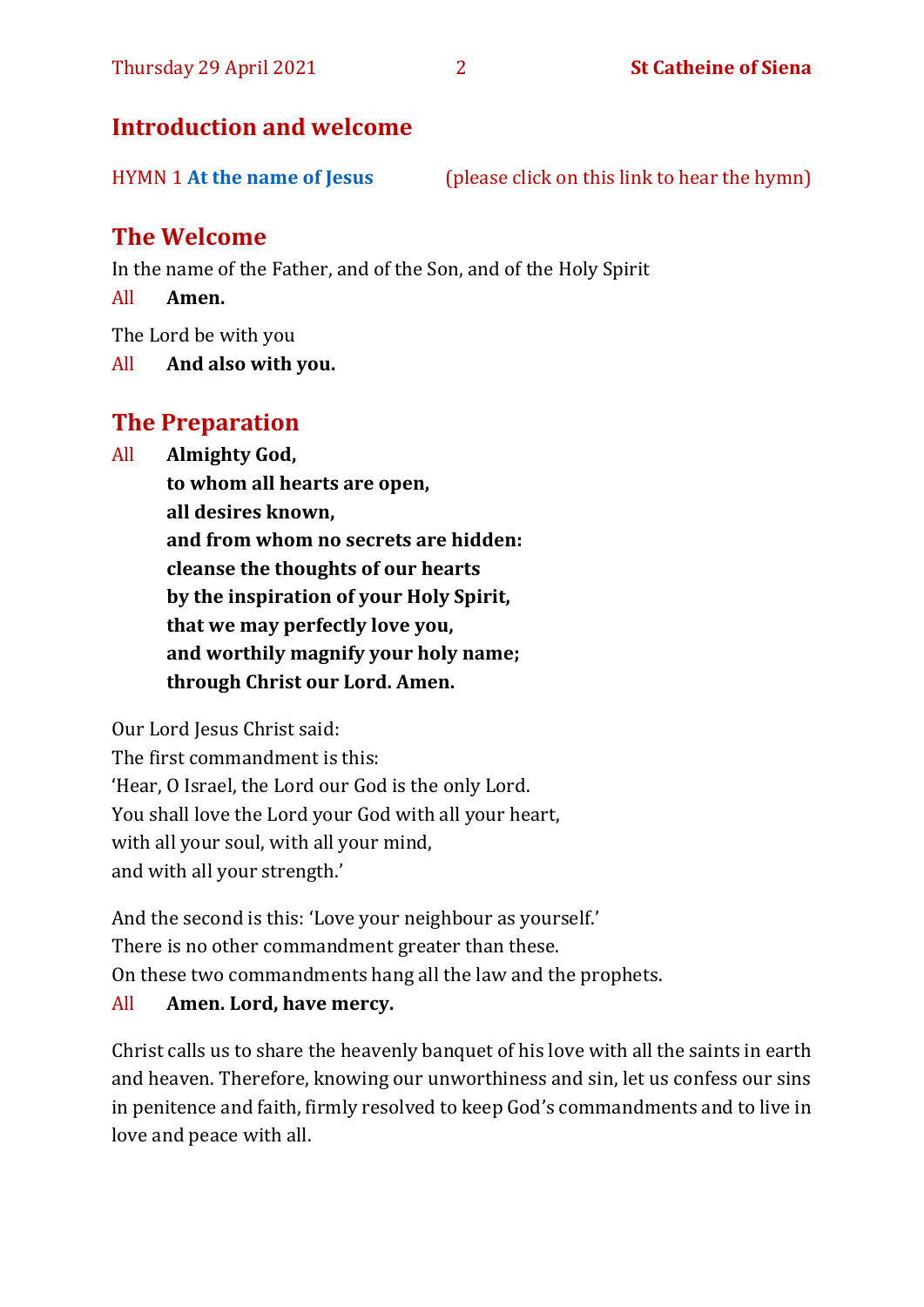All **Almighty God, our heavenly Father, we have sinned against you and against our neighbour in thought and word and deed, through negligence, through weakness, through our own deliberate fault. We are truly sorry and repent of all our sins. For the sake of your Son Jesus Christ, who died for us, forgive us all that is past and grant that we may serve you in newness of life to the glory of your name. Amen.**

Almighty God,

who forgives all who truly repent, have mercy upon you, pardon and deliver you from all your sins, confirm and strengthen you in all goodness, and keep you in life eternal; through Jesus Christ our Lord. All **Amen.**

# **The Gloria**

This Gloria is sung to the tune of 'Cwm Rhondda'. Click **[here](about:blank)** for the tune.

All **Glory be to God in Heaven, Songs of joy and peace we bring, Thankful hearts and voices raising, To creation's Lord we sing. Lord we thank you, Lord we praise you, Glory be to God our King: Glory be to God our King. Lamb of God, who on our shoulders, Bore the load of this world's sin; Only Son of God the Father, You have brought us peace within. Lord, have mercy, Christ have mercy, Now your glorious reign begin: Now your glorious reign begin.**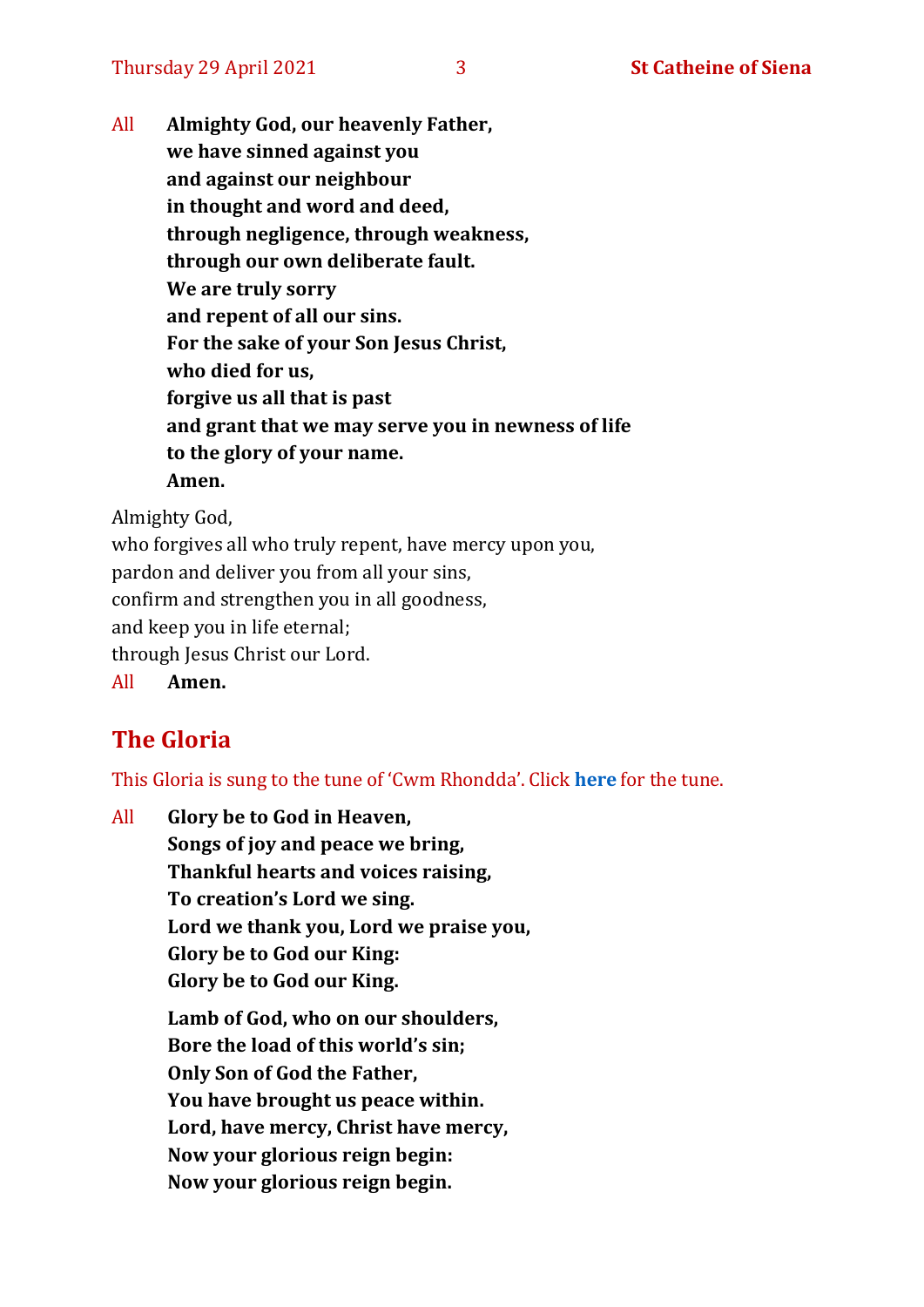**You O Son of God are Holy, You we praise with one accord. None in heav'n or earth is like you, Only you are Christ the Lord. With the Father and the Spirit, Ever worshipped and adored: Ever worshipped and adored.**

# **The Collect for St Catherine**

God of compassion, who gave your servant Catherine of Siena a wondrous love of the passion of Christ: grant that your people may be united to him in his majesty and rejoice for ever in the revelation of his glory; who is alive and reigns with you, in the unity of the Holy Spirit, one God, now and for ever.

All **Amen.**

# **First reading**

A reading from the book of Proverbs

Does not wisdom call, and does not understanding raise her voice? Hear, for I will speak noble things, and from my lips will come what is right; for my mouth will utter truth; wickedness is an abomination to my lips. All the words of my mouth are righteous; there is nothing twisted or crooked in them. They are all straight to one who understands and right to those who find knowledge. Take my instruction instead of silver, and knowledge rather than choice gold; for wisdom is better than jewels, and all that you may desire cannot compare with her. *Proverbs 8. 1, 6–11*

This is the Word of the Lord

All **Thanks be to God.**

# **Second reading**

A reading from the Third Letter of St John

Beloved, I pray that all may go well with you and that you may be in good health, just as it is well with your soul. I was overjoyed when some of the friends arrived and testified to your faithfulness to the truth, namely how you walk in the truth. I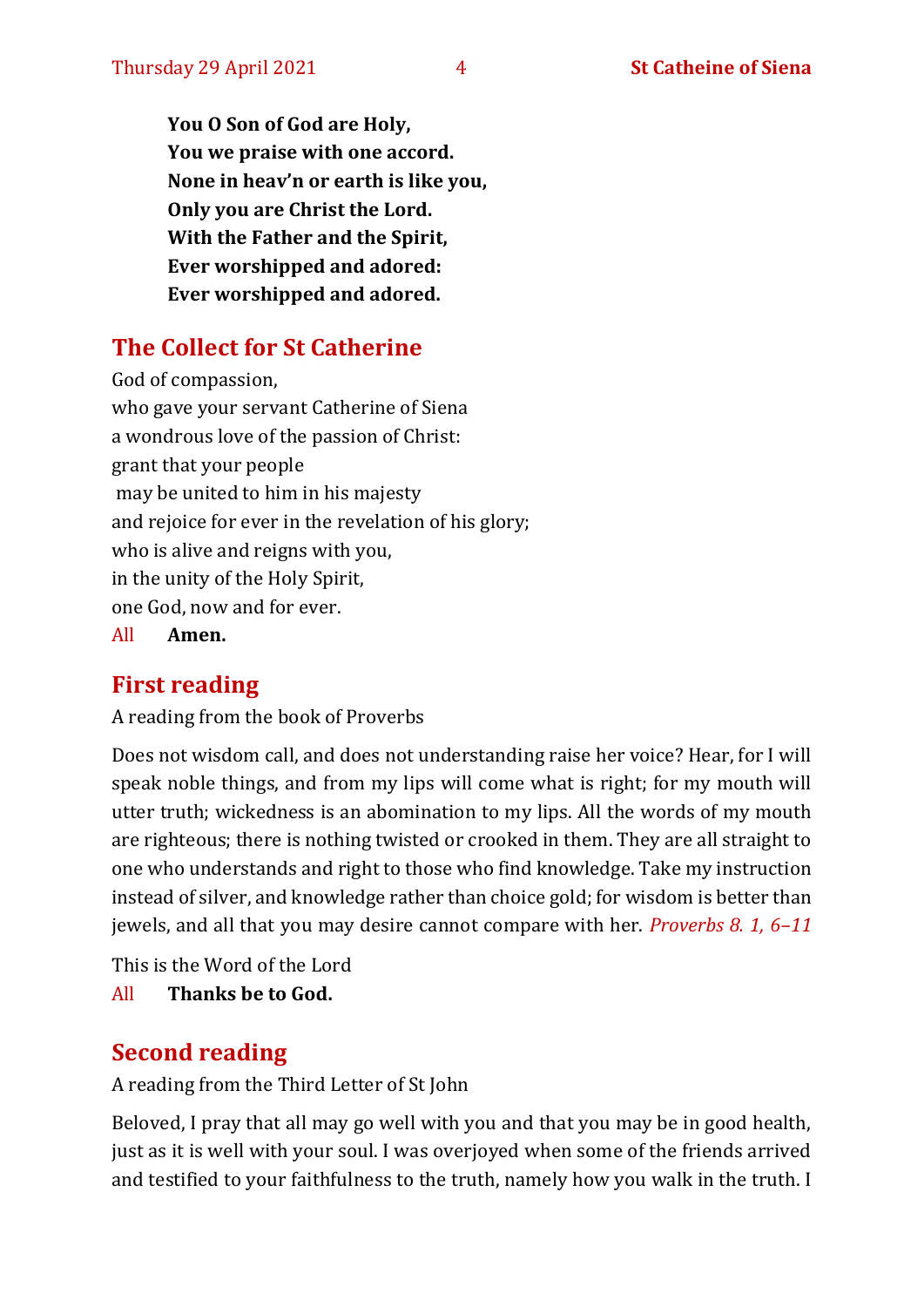have no greater joy than this, to hear that my children are walking in the truth. Beloved, you do faithfully whatever you do for the friends, even though they are strangers to you; they have testified to your love before the Church. You will do well to send them on in a manner worthy of God; for they began their journey for the sake of Christ, accepting no support from non-believers. We therefore ought to support such people, so that we may become co-workers with the truth. *3 John 2–8*

This is the Word of the Lord

All **Thanks be to God.**

HYMN 2 **Jesus, [name above all names](https://www.youtube.com/watch?v=JEBAHFFJdW8)** (click on this link to hear the hymn)

# **Gospel reading**

Hear the Gospel of our Lord Jesus Christ according to John

#### All **Glory to you O Lord.**

Jesus, looking up to heaven, said to the Father, 'While I was with those whom you gave me from the world, I protected them in your name that you have given me. I guarded them, and not one of them was lost except the one destined to be lost, so that the Scripture might be fulfilled. But now I am coming to you, and I speak these things in the world so that they may have my joy made complete in themselves. I have given them your word, and the world has hated them because they do not belong to the world, just as I do not belong to the world. I am not asking you to take them out of the world, but I ask you to protect them from the evil one. They do not belong to the world, just as I do not belong to the world. Sanctify them in the truth; your word is truth. As you have sent me into the world, so I have sent them into the world. And for their sakes I sanctify myself, so that they also may be sanctified in truth.

'I ask not only on behalf of these, but also on behalf of those who will believe in me through their word, that they may all be one. As you, Father, are in me and I am in you, may they also be in us, so that the world may believe that you have sent me. The glory that you have given me I have given them, so that they may be one, as we are one, I in them and you in me, that they may become completely one, so that the world may know that you have sent me and have loved them even as you have loved me. Father, I desire that those also, whom you have given me, may be with me where I am, to see my glory, which you have given me because you loved me before the foundation of the world.

'Righteous Father, the world does not know you, but I know you; and these know that you have sent me. I made your name known to them, and I will make it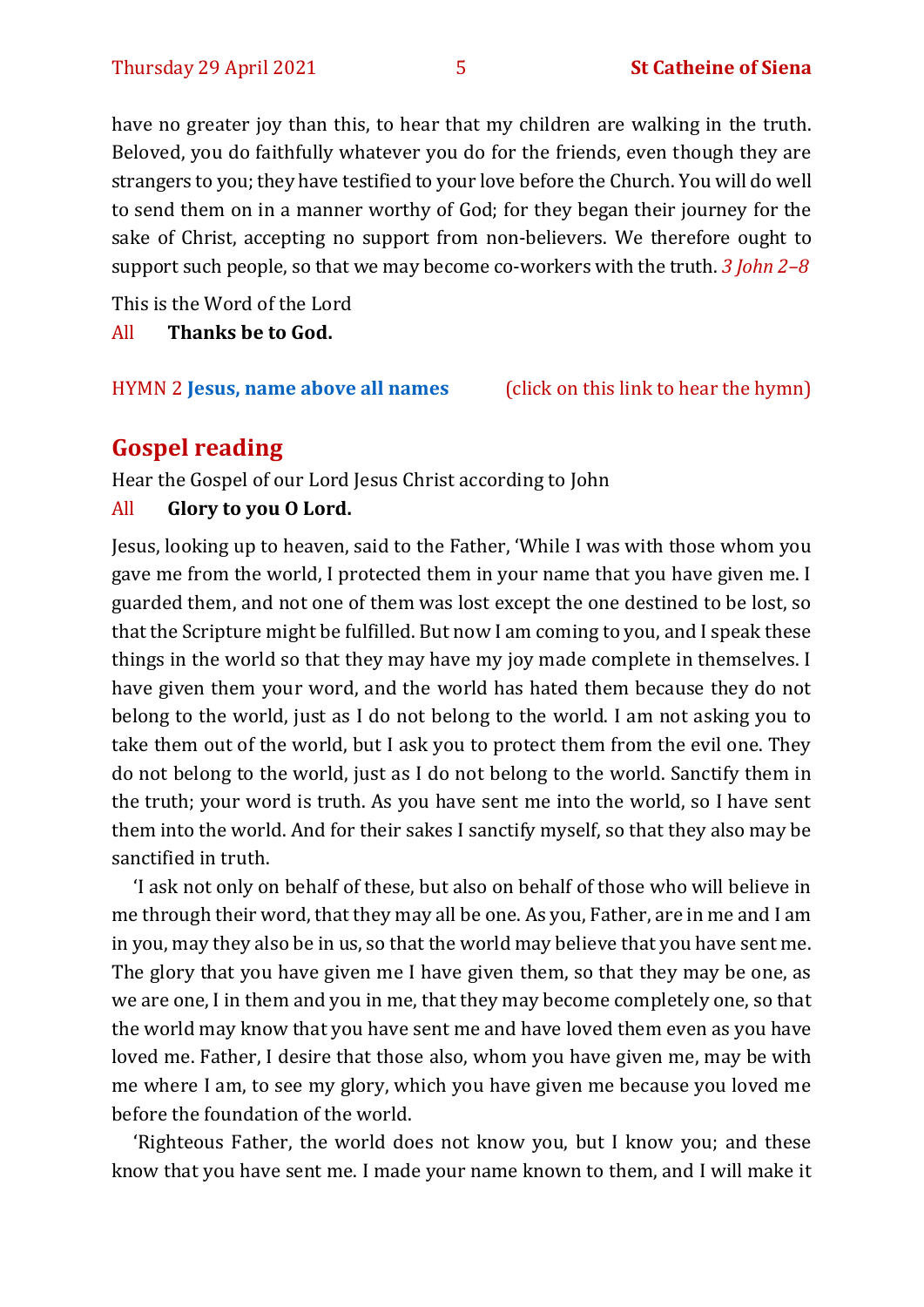known, so that the love with which you have loved me may be in them, and I in them.' *John 17:12–26*

This is the Gospel of the Lord

All **Praise to you O Christ.** 

#### **Sermon**

Most of us are taught to end a prayer with words like, 'We pray in Jesus' name. Amen.' With practise, these words become ingrained habit. A prayer that ends differently feels odd. It may feel wrong. Some folk may repeat their prayer if they realise they forgot to say this 'magic line'. After all, it's Jesus' name that makes the prayer, right?

Praying differs from a legally-binding clause or even a spell. The act of praying does not require a pre-set form of words. In fact, a great many people pray without even using words. Therefore, praying *in Jesus' name* must mean something else.

When we end a prayer with the words, 'in Jesus' name' we're saying that we want something in our prayers to somehow identify with Jesus. Maybe we're using a similar way of thinking to the policeman who says, 'Stop *in the name* of the law.' Or maybe it's similar to a couple with a new-born child who say, 'He looks like a "John" but he doesn't look like a "Steve"!' A name contains more than sounds and letters.

Christians who pray in Jesus' name seek to pray in the same way as Jesus. Today's Gospel passage comes from John's Gospel and forms a part of a long section we call the 'High-Priestly prayer.' It shows Jesus praying. We can therefore learn much from reading it to see how he prays and what he says and doesn't say.

Jesus first looks up to heaven. We should not imply from physical action that heaven is above us. Rather, it alerts us that praying involves a direction: our soul looks from self to God. We change our attention to Him in every possible way. God wants our lives to look toward Him. We sometimes call this aspect 'recollection.'

Jesus then speaks. He starts by saying, 'your name that you have given me'. His prayer starts from within a relationship with God: he knows God and is known by God. That relationship informs everything he says or does, and so do his prayers.

Later in this same prayer, Jesus says, 'They [the disciples] do not belong to the world, just as I do not belong to the world.' Stated another way, they start their praying without an anchor holding them back. They are not going about their discipleship in a spiritual vehicle that has its hand-break on. They're not placing limits on God, which is wise because God responds to a great many of our prayers, 'Good! Do it yourself and I'll be with you.'

When we conclude a prayer with the words, 'In Jesus name …' we're saying that we're looking toward God from a committed relationship. It's that relationship that validates our prayers and not the postscript. So let's get praying.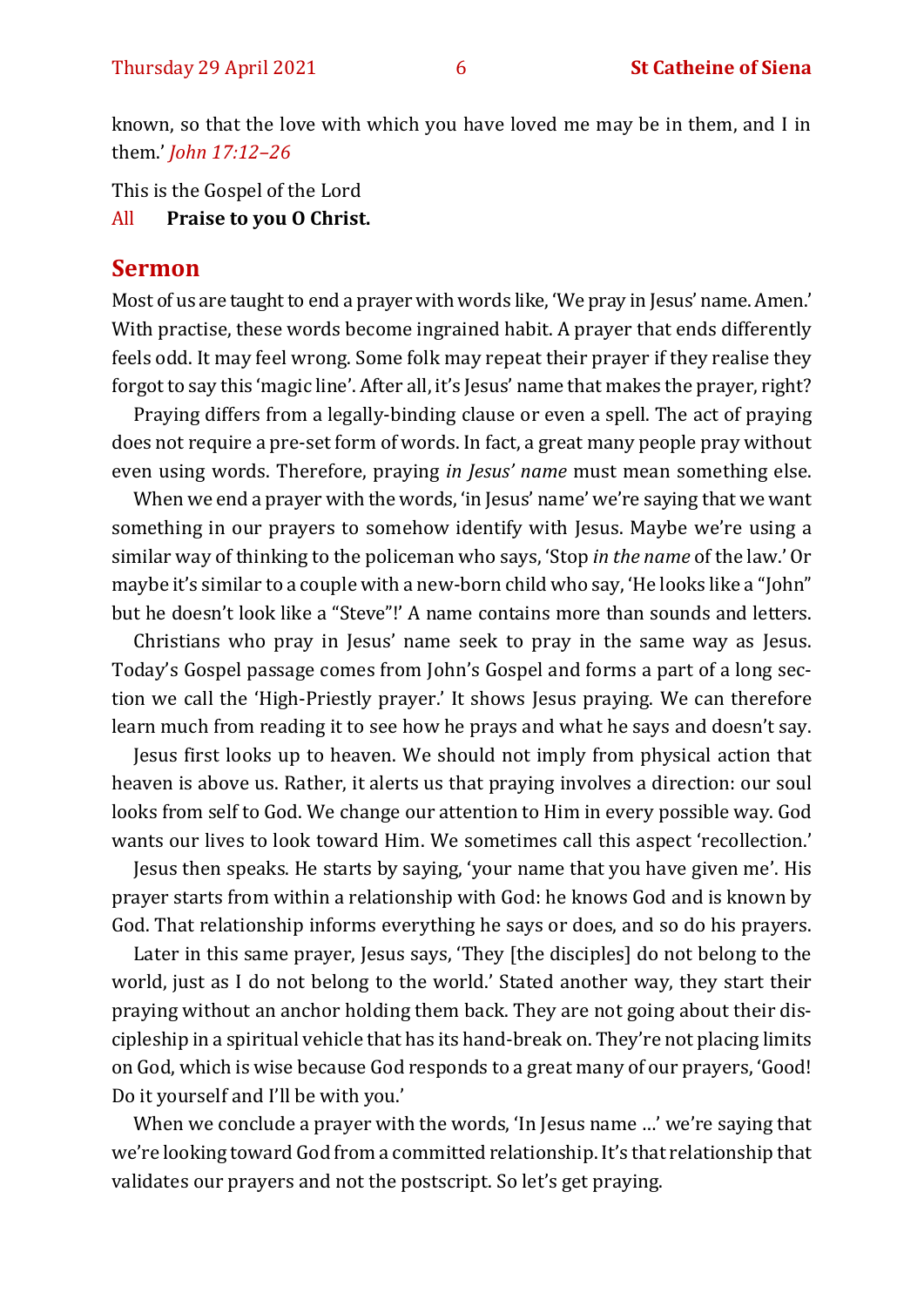# **The Creed**

Do you believe and trust in God the Father, the source of all being and life, the one for whom we exist?

### All **We believe and trust in him.**

Do you believe and trust in God the Son, who took our human nature, died for us and rose again?

#### All **We believe and trust in him.**

Do you believe and trust in God the Holy Spirit, who gives life to the people of God and makes Christ known in the world?

#### All **We believe and trust in him.**

This is the faith of the Church.

All **This is our faith. We believe and trust in one God, Father, Son and Holy Spirit. Amen.**

# **Prayers of intercession**

Holy Spirit, come into my heart; draw it to Thee by Thy power, O my God, and grant me charity with filial fear. Preserve me, O beautiful love, from every evil thought; warm me, inflame me with Thy dear love, and every pain will seem light to me. My Father, my sweet Lord, help me in all my actions. Jesus, love, Jesus, love.

#### All **Amen**.

Eternal God, eternal Trinity, You have made the Blood of Christ so precious through His sharing in Your Divine nature. You are a mystery as deep as the sea; the more I search, the more I find, and the more I find the more I search for You. But I can never be satisfied; what I receive will ever leave me desiring more.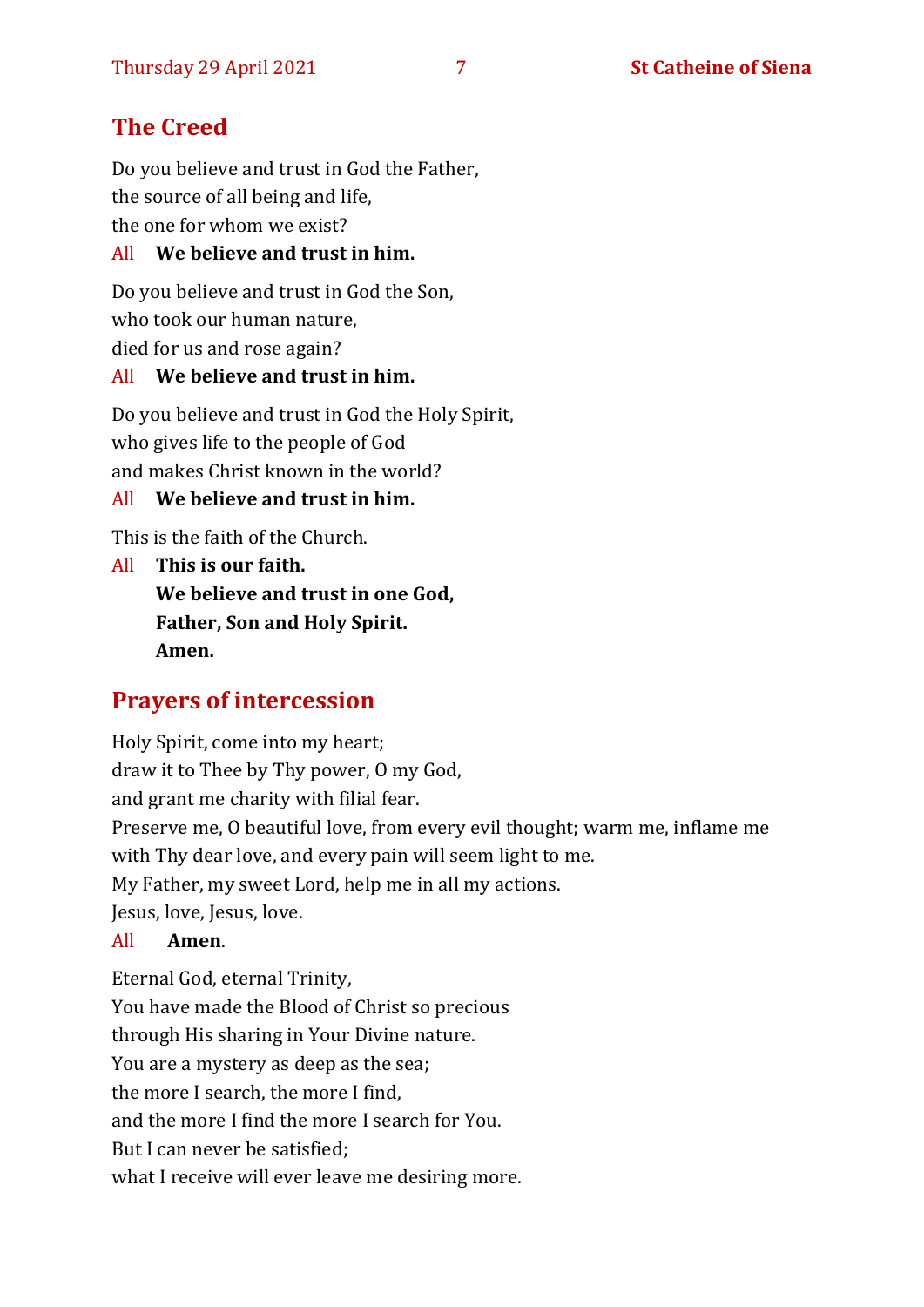When You fill my soul I have an ever-greater hunger, and I grow more famished for Your light. I desire above all to see You, the true light, as you really are. All **Amen**.

Merciful Father,

All **accept these prayers for the sake of your Son, our Saviour Jesus Christ. Amen.**

# **The peace**

Unto us a child is born, unto us a son is given, and his name shall be called the Prince of Peace.

The peace of the Lord be always with you,

All **And also with you.**

HYMN 3 **[Glorify your name](https://www.youtube.com/watch?v=nJ-lPtTR1nk)** (please click on this link to hear the hymn)

The liturgy of the Communion Service appears below

# The Dismissal

May Christ who makes saints of sinners, who has transformed those we remember today, raise and strengthen you that you may transform the world; and the blessing of God the Almighty: Father, Son, and Holy Spirit, be with you now and remain with you always. All **Amen**

HYMN 4 **[Lord I lift your name on high](https://www.youtube.com/watch?v=COQ6cni_TG8hy)** (click on this link to hear the hymn)

Go in peace to love and serve the Lord.

All **In the name of Christ. Amen.**

Alleluia! Christ is risen!

All **He is risen indeed! Alleluia!**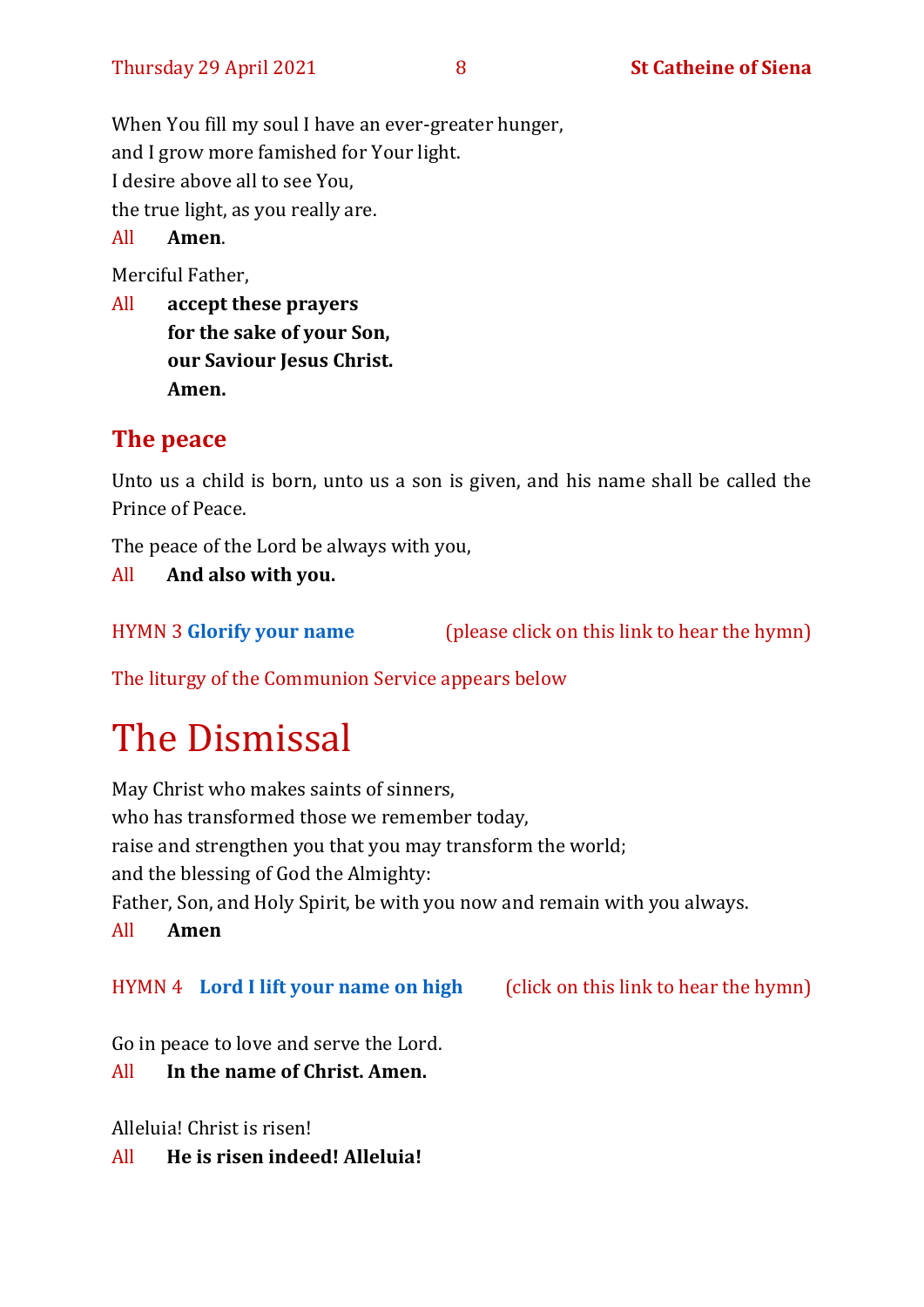# The Liturgy of the Sacrament

# Eucharistic Prayer (prayer E)

The Lord be with you

# All **and also with you.**

Lift up your hearts.

### All **We lift them to the Lord.**

Let us give thanks to the Lord our God.

### All **It is right to give thanks and praise.**

It is indeed right, our duty and our joy, always and everywhere to give you thanks, holy Father, almighty and eternal God, through Jesus Christ our Lord. And now we give thanks, most gracious God, surrounded by a great cloud of witnesses and glorified in the assembly of your saints. The glorious company of apostles praise you. The noble fellowship of prophets praise you. The white-robed army of martyrs praise you. We, your holy Church, acclaim you. In communion with angels and archangels, and with all who served you on earth and worship you now in heaven, we raise our voice to proclaim your glory, for ever praising you and saying:

All **Holy, holy, holy Lord, God of power and might, heaven and earth are full of your glory. Hosanna in the highest. Blessed is he who comes in the name of the Lord. Hosanna in the highest.**

We praise and bless you, loving Father, through Jesus Christ, our Lord; and as we obey his command, send your Holy Spirit, that broken bread and wine outpoured may be for us the body and blood of your dear Son.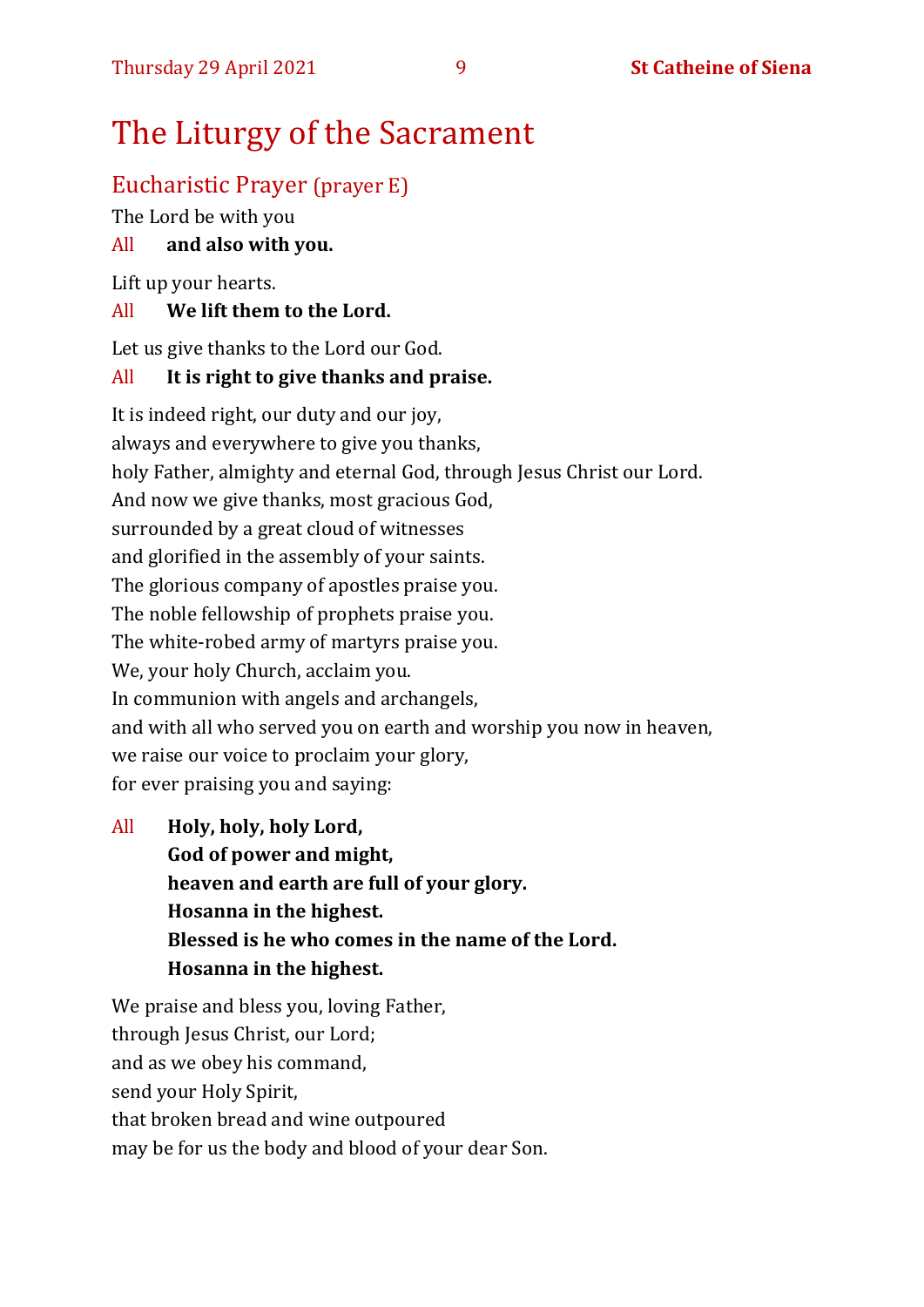On the night before he died he had supper with his friends and, taking bread, he praised you. He broke the bread, gave it to them and said: Take, eat; this is my body which is given for you; do this in remembrance of me.

When supper was ended he took the cup of wine. Again he praised you, gave it to them and said: Drink this, all of you; this is my blood of the new covenant, which is shed for you and for many for the forgiveness of sins. Do this, as often as you drink it, in remembrance of me.

So, Father, we remember all that Jesus did, in him we plead with confidence his sacrifice made once for all upon the cross.

Bringing before you the bread of life and cup of salvation, we proclaim his death and resurrection until he comes in glory.

Great is the mystery of faith:

All **Christ has died. Christ is risen. Christ will come again.**

Lord of all life, help us to work together for that day when your kingdom comes and justice and mercy will be seen in all the earth.

Look with favour on your people, gather us in your loving arms and bring us with Catherine and all the saints to feast at your table in heaven.

Through Christ, and with Christ, and in Christ, in the unity of the Holy Spirit, all honour and glory are yours, O loving Father, for ever and ever.

All **Amen.**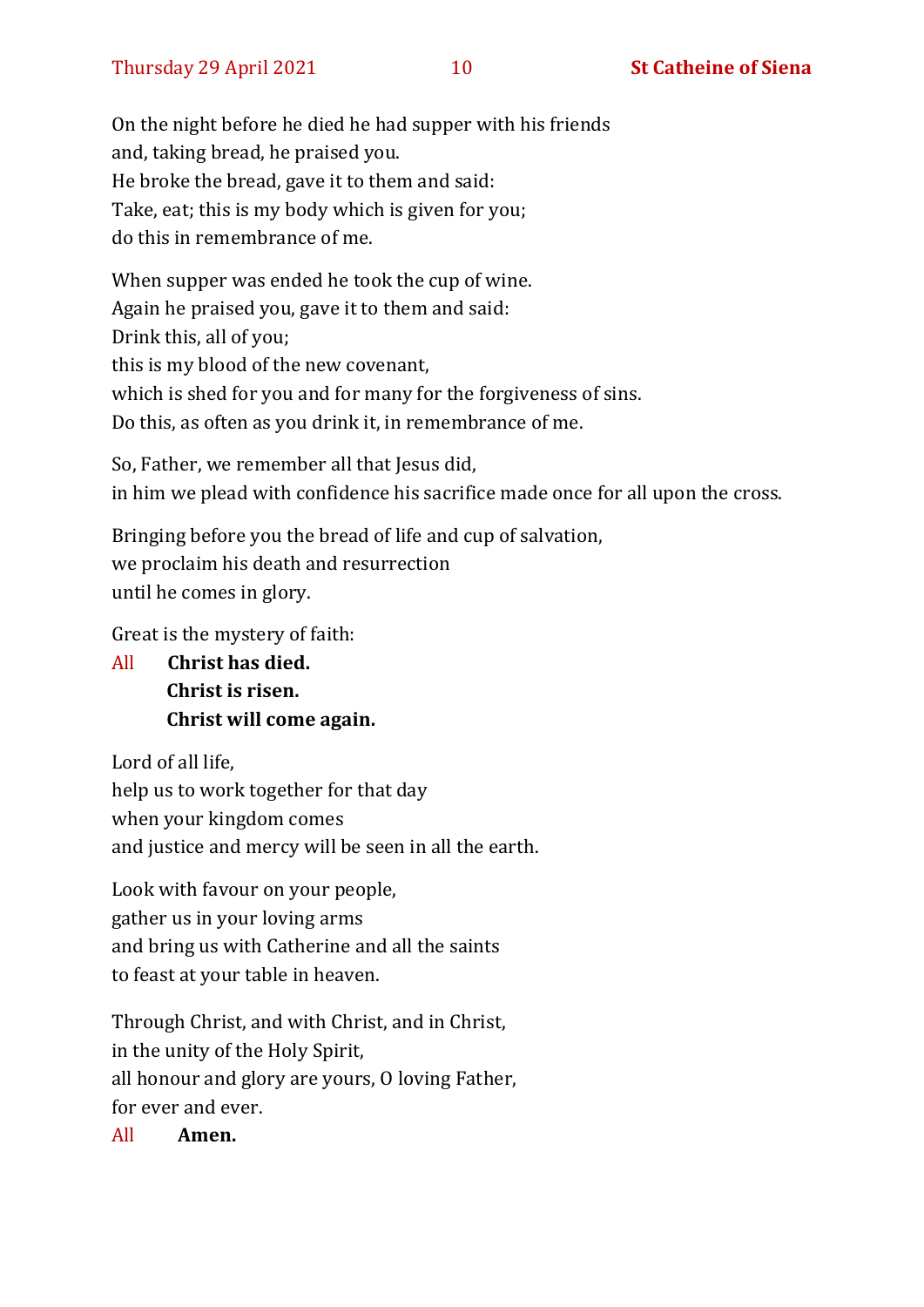# The Lord's Prayer

As our Saviour taught us, so we pray

All **Our Father in heaven, hallowed be your name, your kingdom come, your will be done, on earth as in heaven. Give us today our daily bread. Forgive us our sins as we forgive those who sin against us. Lead us not into temptation but deliver us from evil. For the kingdom, the power,** 

**and the glory are yours now and for ever. Amen.**

# Breaking of the Bread

We break this bread to share in the body of Christ.

- All **Though we are many, we are one body, because we all share in one bread.**
- All **Lamb of God,**

**you take away the sin of the world, have mercy on us.**

**Lamb of God, you take away the sin of the world, have mercy on us.**

**Lamb of God, you take away the sin of the world, grant us peace.**

Draw near with faith. Receive the body of our Lord Jesus Christ which he gave for you, and his blood which he shed for you. Eat and drink in remembrance that he died for you, and feed on him in your hearts by faith with thanksgiving.